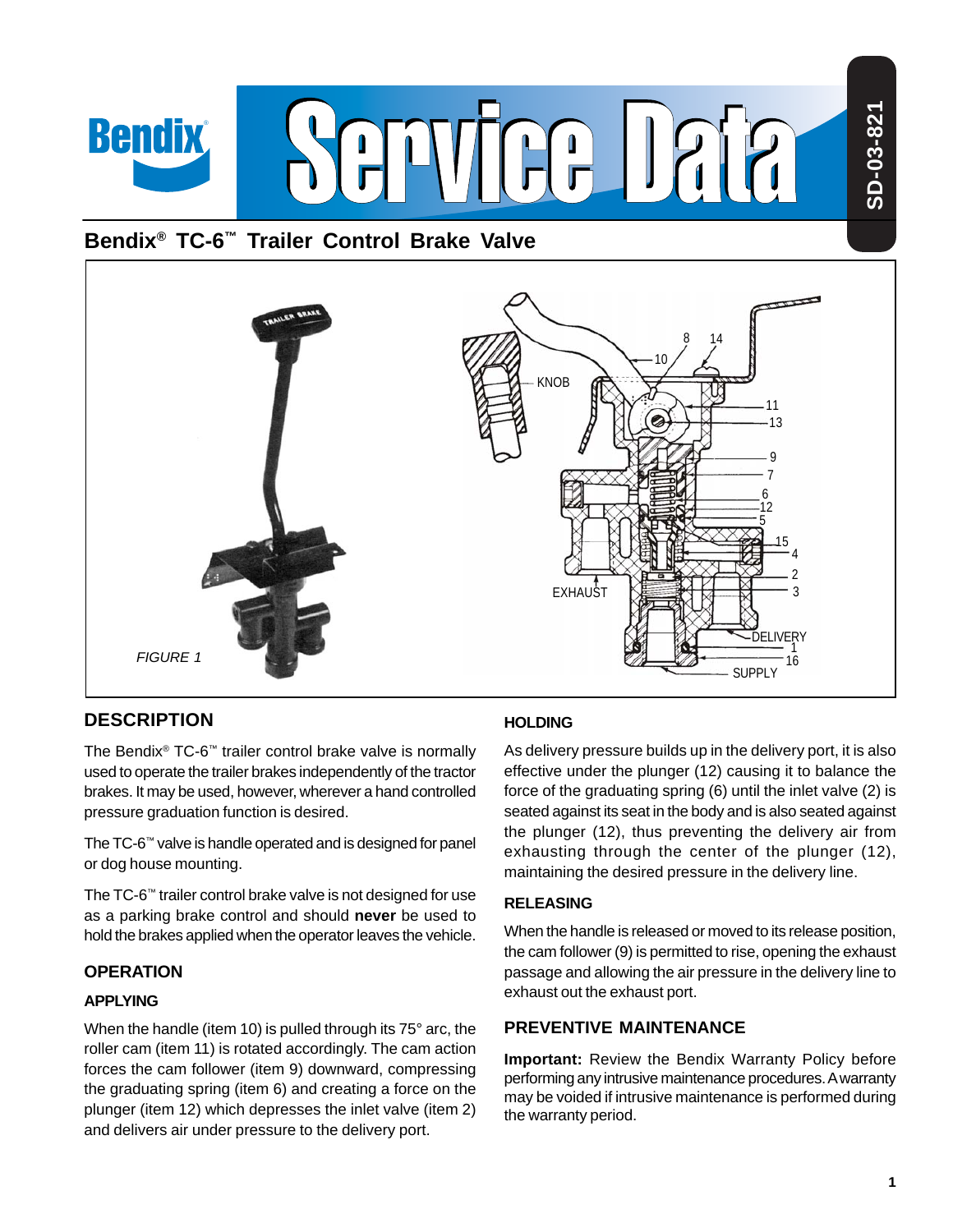No two vehicles operate under identical conditions, as a result, maintenance intervals may vary. Experience is a valuable guide in determining the best maintenance interval for air brake system components. At a minimum, the TC-6™ valve should be inspected every 6 months or 1500 operating hours, whichever comes first, for proper operation. Should the TC-6™ valve not meet the elements of the operational tests noted in this document, further investigation and service of the valve may be required.

Every 900 hours, 25,000 miles or every 3 months, drop some lubricant such as BW-650M silicone lubricant (Bendix part number 291126) (Dow Corning 55-M) through the handle operating slot, to re-lubricate the cam roller and hinge pin. Perform operating and leakage tests.

# **REMOVING AND INSTALLING**

Secure vehicle with spring brakes or blocks. Drain the reservoir which supplies the TC-6™ valve. Remove the fasteners which secure the mounting bracket to the panel. Disconnect the connecting air lines. Remove valve.

#### **INSTALLING**

A typical piping arrangement for the TC-6™ valve is shown in Fig. 3. Check connecting air lines for integrity and foreign material. Replace lines if necessary. Re-connect air lines. Replace fasteners securing bracket to panel. Check operation of valve by charging system and performing the service check as described in this manual.

# **SERVICE CHECKS**

#### **OPERATING**

Connect an accurate test gauge to the trailer service line hose and leave the trailer emergency or supply hose connected to the trailer or if a trailer is not available, connect the trailer supply hose to an unvented dummy coupling or to a plugged hose fitting. The trailer supply valve should be in the normal position.

When the operating lever is moved to the fully applied position, the gauge should register full reservoir pressure. Intermediate positions should deliver proportional intermediate pressures. Upon release, the gauge should immediately register zero.

The location of the atmospheric end of the exhaust line from the valve should be found, probably in the engine compartment.

With the TC-6™ valve in the release position, no pressure should register on the test gauge and leakage at the end of the exhaust line should not be greater than 100 SCCM (1" bubble in 5 seconds).

With the valve fully applied, leakage at the exhaust line should not be greater than 175 SCCM (1" bubble in 3 seconds).

If the valve does not function as described, or if the leakage is excessive, it is recommended that it be returned to the nearest Bendix authorized distributor for a factory remanufactured valve under the exchange plan. If this is not possible, the valve can be repaired with genuine Bendix parts, in which case the following should be helpful. The maintenance kit for the TC-6™ valve is part number 289890.

# **DISASSEMBLY**

Remove the valve from the panel. Place the lever in a vise and with a firm pull the rubber handle may be removed. Remove the two slotted head cap screws (14) which hold the mounting bracket in place as shown in Fig. 2 and remove the mounting bracket.

Drive the pivot pin (13) out of the body with a drift punch. The handle (10), roller cam (11) and torsion spring (8) may now be removed. Remove the roller cam from the handle.

The cam follower (9), graduating spring (6), plunger (12), and plunger return spring (4) may now be removed through the top of the valve. Care should be taken not to lose washer (15).

Place the body in a soft-jawed vise and remove cap nut (16). Remove o-ring (1) from cap nut.

Inlet valve spring (3) and inlet valve (2) may now be removed.

# **CLEANING AND INSPECTION OF PARTS**

Clean all metal and plastic parts with mineral spirits or equivalent. Wipe all o-rings and rubber parts dry. Replace any which show signs of wear or deterioration. Inspect valve seats for nicks or burrs and remove any deposits. Check all springs for distortion, cracks and corrosion. Replace all parts not considered serviceable after inspection.

# **ASSEMBLY**

Before assembling the valve all bores, cam, pivot pin, plungers, and o-rings should be lubricated with silicone lubricant Dow Corning 55-M (Bendix part number 291126).

Place body in a soft-jawed vise with ports pointing up. Place inlet valve (2) in inlet cavity and install inlet valve spring (3). Place o-ring (1) on cap nut (16) and assemble cap nut in body. Torque cap nut to 50-150 inch pounds.

Install o-rings (5) and (7) on plunger (12) and cam follower (9). Caution: o-ring (7) is slightly larger than (5) and goes on the cam follower (9).

Reverse position of body in vise and install plunger return spring (4), plunger (12), washer (15), graduating spring (6), and cam follower (9). Note: The cam follower must be positioned so that the projection on the side of the body matches the corresponding groove in the body.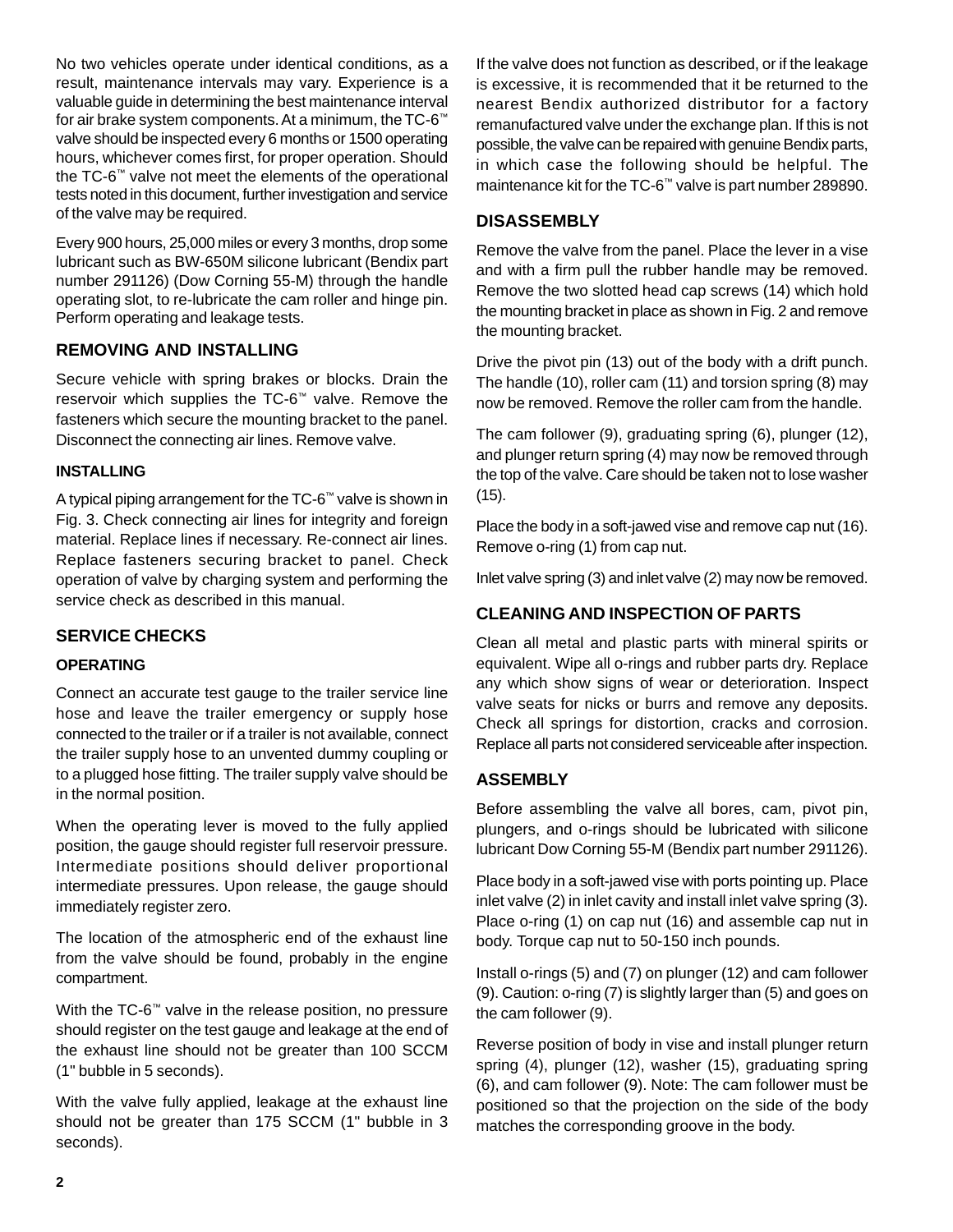

FIGURE 3

Position the torsion spring (8) in its approximate position in the body so that the end which engages the handle rests against the side of the body opposite the bracket retaining screw holes. Place the roller cam (11) in position as shown in Fig. 2 and insert pivot pin (13) through the torsion spring and partially through the roller cam, leaving room to insert the wedge shaped end of the handle.

With a small screwdriver or similar tool, force the tang of the torsion spring towards the opposite wall of the body far enough so the handle (10) may be inserted into the roller cam. The pivot pin (13) may then be tapped on through until the ends of the pin are flush with either side of the body.

Place the mounting bracket in position and secure with two slotted head cap screws (14).

Place the rubber knob back on the handle. Reinstall the valve on the vehicle and test per "operating leakage checks" in this manual.

# **WARNING! PLEASE READ AND FOLLOW THESE INSTRUCTIONS TO AVOID PERSONAL INJURY OR DEATH:**

**When working on or around a vehicle, the following general precautions should be observed at all times.**

- **1. Park the vehicle on a level surface, apply the parking brakes, and always block the wheels. Always wear safety glasses.**
- **2. Stop the engine and remove ignition key when working under or around the vehicle. When working in the engine compartment, the engine should be shut off and the ignition key should be removed. Where circumstances require that the engine be in operation, EXTREME CAUTION should be used to prevent personal injury resulting from contact with moving, rotating, leaking, heated or electrically charged components.**
- **3. Do not attempt to install, remove, disassemble or assemble a component until you have read and thoroughly understand the recommended procedures. Use only the proper tools and observe all precautions pertaining to use of those tools.**